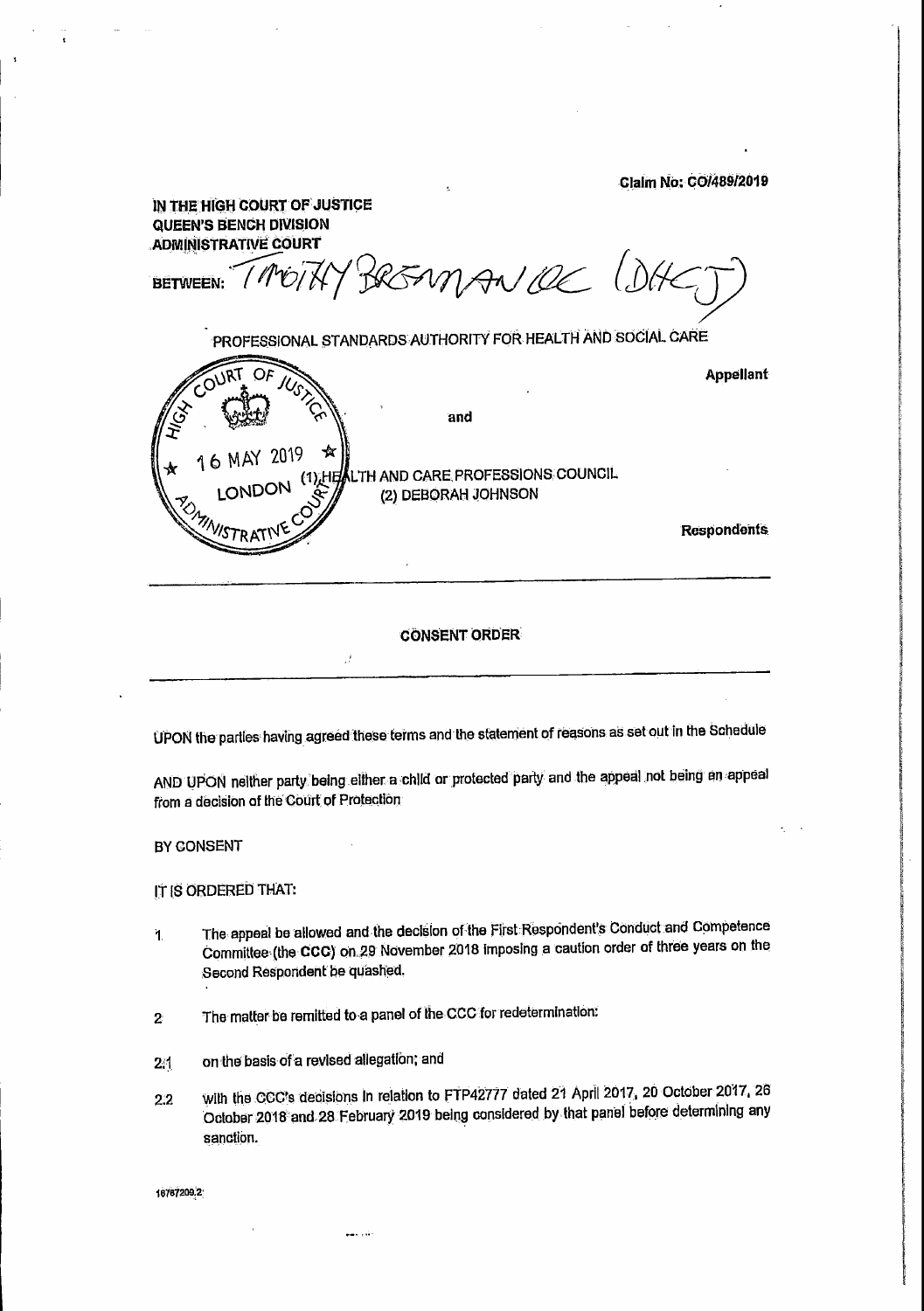In formulating the revised allegation, the First Respondent shall include, in substance, all of the particulars identified by the Appeliant in Ground 1 of the Notice of Appeal, provided that, having regard to the available evidence in respect of each of those particulars, the First Respondent is satisfied that there is a realistic prospect that it will be able to prove the facts alleged and, in consequence, that a determination will be made that the Second Respondent's filness to  $\mathcal{A} = \mathcal{A}$ 

practise is impaired.

The First Respondent shall pay the Appellant's reasonable costs of the appeal, to be subject to detailed assessment if not agreed.

We consent to an order on the above terms.

Dated this  $q^{tA}_{d}$  ay of  $M_{dA}$ 2019

Fieldatz der

Fieldfisher  $5<sup>th</sup>$ . Floor Free Trade Exchange 37 Peter Street Manchester

**BDB Pilmans LLP.** 50 Broadway ...

## **M2 5GB**

4

Ref: HEF/RJL/096763.0151 Ref: HB3/55056.00032 Solicitors for the First Respondent. Solicitors for the Appellant

Ms Deborah Johnson **8 Reynard Close** Hutton Cranswick East Yorkshire **YO25 9PG** 

Second Respondent

London<sup>.</sup>

3W1H 0BI

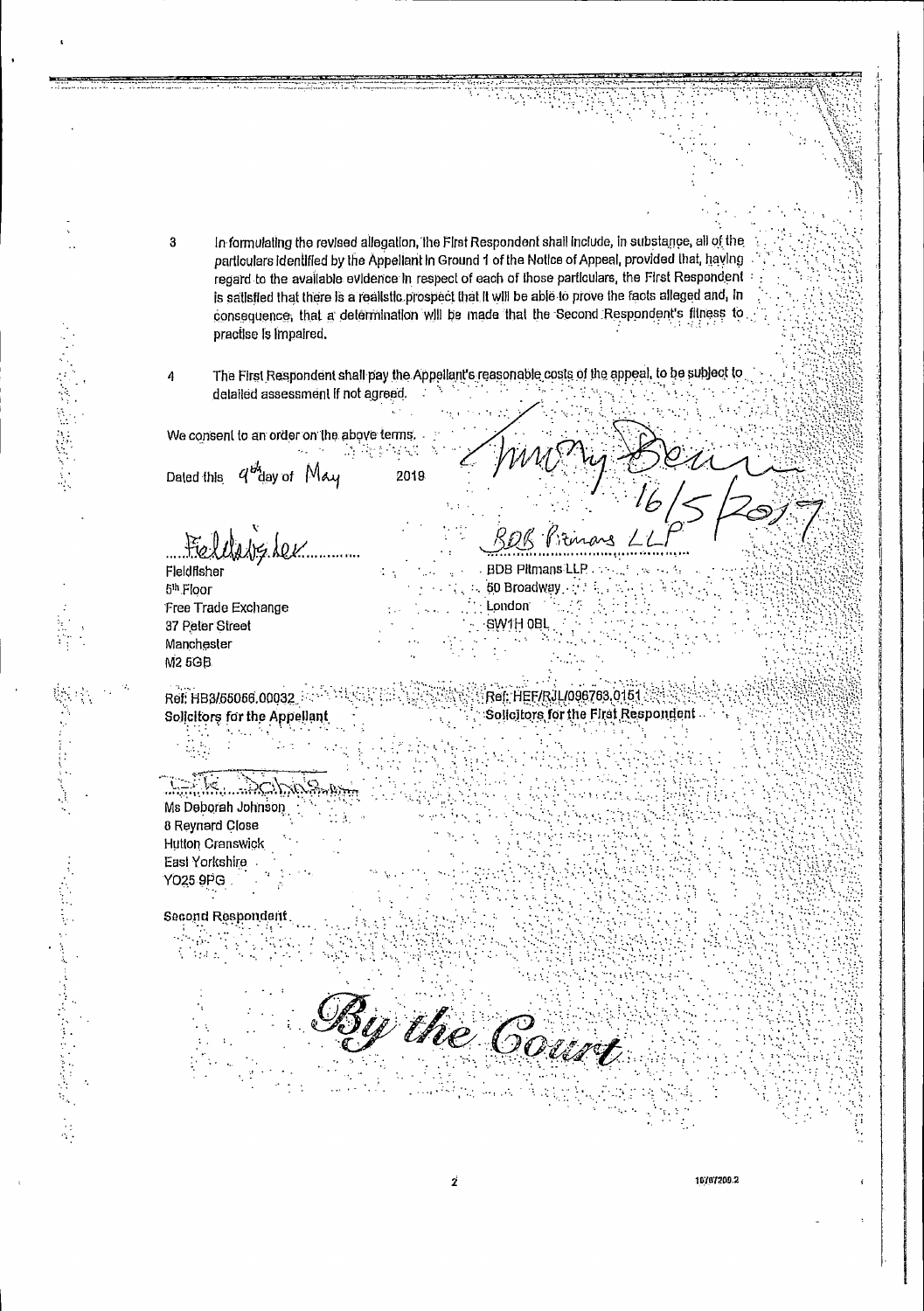## **SCHEDULE**

. . . .

- The Second Respondent is a registered Social Worker. 1
- In a decision on 21 April 2017 in fitness to practise proceedings FTP42777, the CCC  $\mathbf{2}$ determined that the Second Respondent's fitness to practise was currently impaired and

imposed a six month suspension order. At the first review hearing on 20 October 2017, a further 12 month suspension was imposed. At the second review hearing on 28 October 2018, a further four month suspension was imposed. At the third review on 28 February 2019, a further 12 month suspension was imposed.

- In a decision on 29 November 2018 in separate fitness to practise proceedings FTP58459, the  $3\phantom{.0}$ CCC determined that the Second Respondent's fitness to practise was currently impaired and imposed a three year caution (the Decision).
- The Appellant appealed the Decision on the following grounds:  $\boldsymbol{4}$

Ground 1 - The decision of the CCC to impose a Caution Order upon the Second Respondent (for a period of 3 years) arose from a serious procedural irregularity, in that the First Respondent, while in possession of evidence to this effect, falled to allege that:-

(a) the Second Respondent had been dishonest in completing 10 applications for employment to the East Riding of Yorkshire Council, over the period 5th May 2015 to 17th April 2016, in addition to the 3 described in particular 1 to the Allegation;

(b) the Second Respondent had been dishonest when interviewed by her employer East Riding of Yorkshire Council on 15th August 2017, by stating that:-

(i) she had not declared her full disciplinary history in her application forms because she had been told not to do so, as those proceedings were ongoing; (ii) her disciplinary history with Hull City Council related to three or four mileage claims, when it related to 6:

(iii) the proceedings brought by the First Respondent into her dishonest mileage claims had been suspended for 6 months because at the hearing in January 2017 the panel's computer had crashed while the documentation was being typed (but that she had been told she was not to practice as a social worker in the meantime);

(iv) she did not recall explaining her absence from work when attending the First Respondent's hearing into her dishonest mileage claims in January 2017 by saying that she was accompanying a friend who had been charged with making dishonest mileage

claims;

(v) that she had been open and honest during the interview;

(c) that the Second Respondent had been dishonest to her regulator the First Respondent, in:-(i) at the hearing of the First Respondent's proceedings into her dishonest mileage claims, causing or permitting the Conduct & Competence Committee to understand that she was not in employment; (ii) in her letter to the First Respondent dated 25th August 2017, describing a single dishonest job application form and stating that in interview by her employer on 15th

August 2017 she had disclosed all aspects of the First Respondent's proceedings against her and her subsequent suspension.

18767209.2

 $\bf{3}$